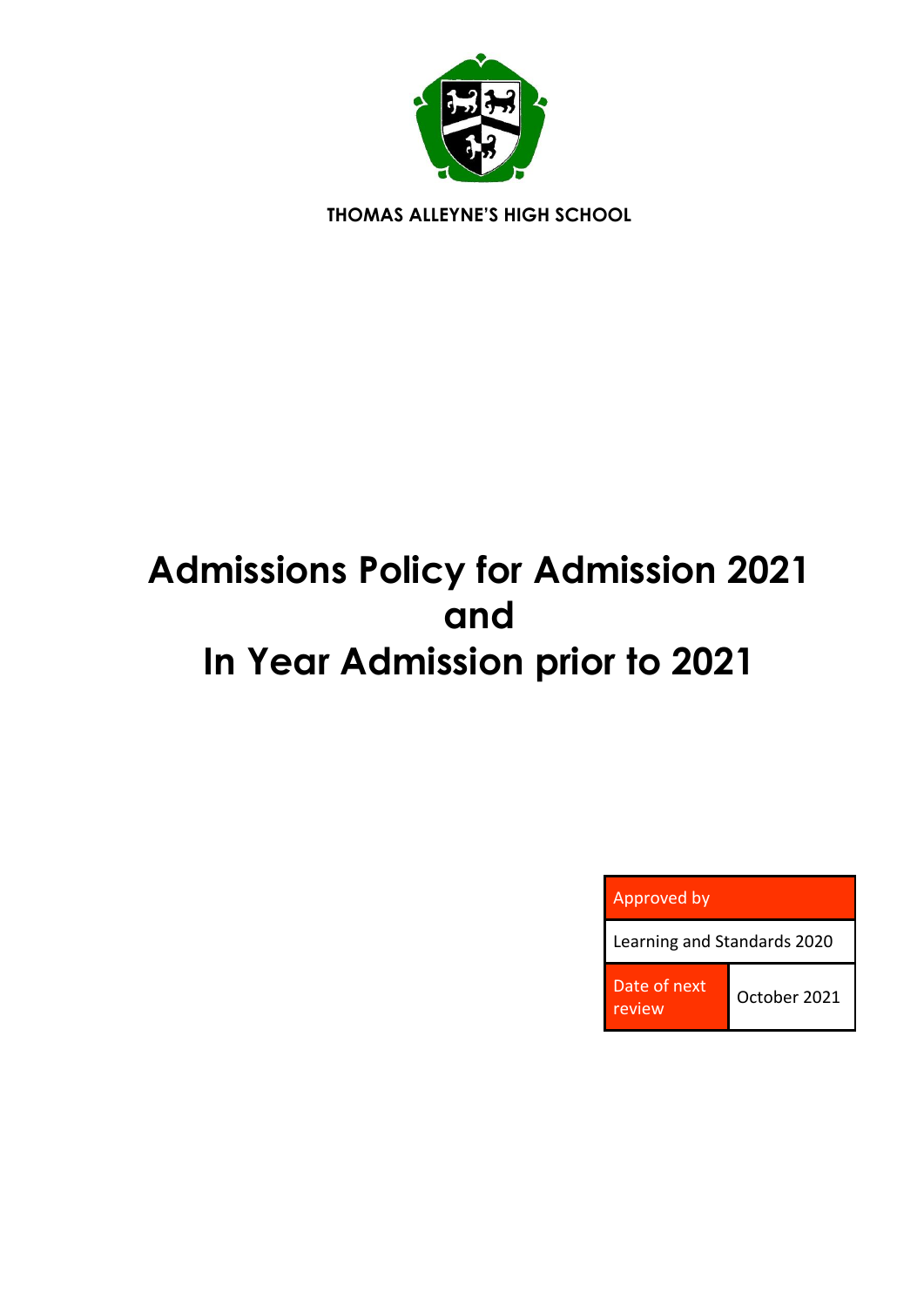Although parents have the right to express a preference for the school that they wish their child to attend, there is no guarantee of a place being offered at Thomas Alleyne's High School.

It is the governing body's policy to try to meet parents' wishes where possible, however, in some cases there may be more applications for a place at Thomas Alleyne's High School than there are places available.

#### **Oversubscription Criteria**

If the total number of preferences for admission to the school exceeds the school's Published Admission Number (320), the following order of priority is used to allocate the available places.

1) Children in Care and children who ceased to be in care because they were adopted (or became subject to a residence order or special guardianship order).

2) Children who satisfy both of the following tests:

Test 1: the child is distinguished from the great majority of applicants either on their own medical grounds or by other exceptional circumstances. Medical grounds must be supported by a medical report (obtained by the applicant and provided at the point of application). This report must clearly justify, for health reasons only, why it is better for the child's health to attend Thomas Alleyne's High School rather than any other school. Exceptional circumstances must relate to the choice of school and the individual child, i.e. the circumstances of the child, not the economic or social circumstances of the parent/carer. It should be supported by a professional report (obtained by the applicant and provided at the point of application), e.g. social worker. This report must clearly justify why it is better for the child to attend Thomas Alleyne's High School rather than any other school.

Test 2: the child would suffer hardship if they were unable to attend Thomas Alleyne's High school. Hardship means severe suffering of any kind, not merely difficulty or inconvenience, which is likely to be experienced as a result of the child attending a different school. Applicants must provide detailed information about both the type and severity of any likely hardship at the time of application.

3) Children who have an elder sibling in attendance at Thomas Alleyne's High School and who will still be attending the school at the proposed admission date; (For admission purposes, a brother or sister is a child who lives at the same address and either: have one or both natural parents in common; are related by a parents marriage; are adopted or fostered by a common parent or are unrelated children who live at the same address, whose parents live as partners.)

4) Children living within the catchment area of Thomas Alleyne's High School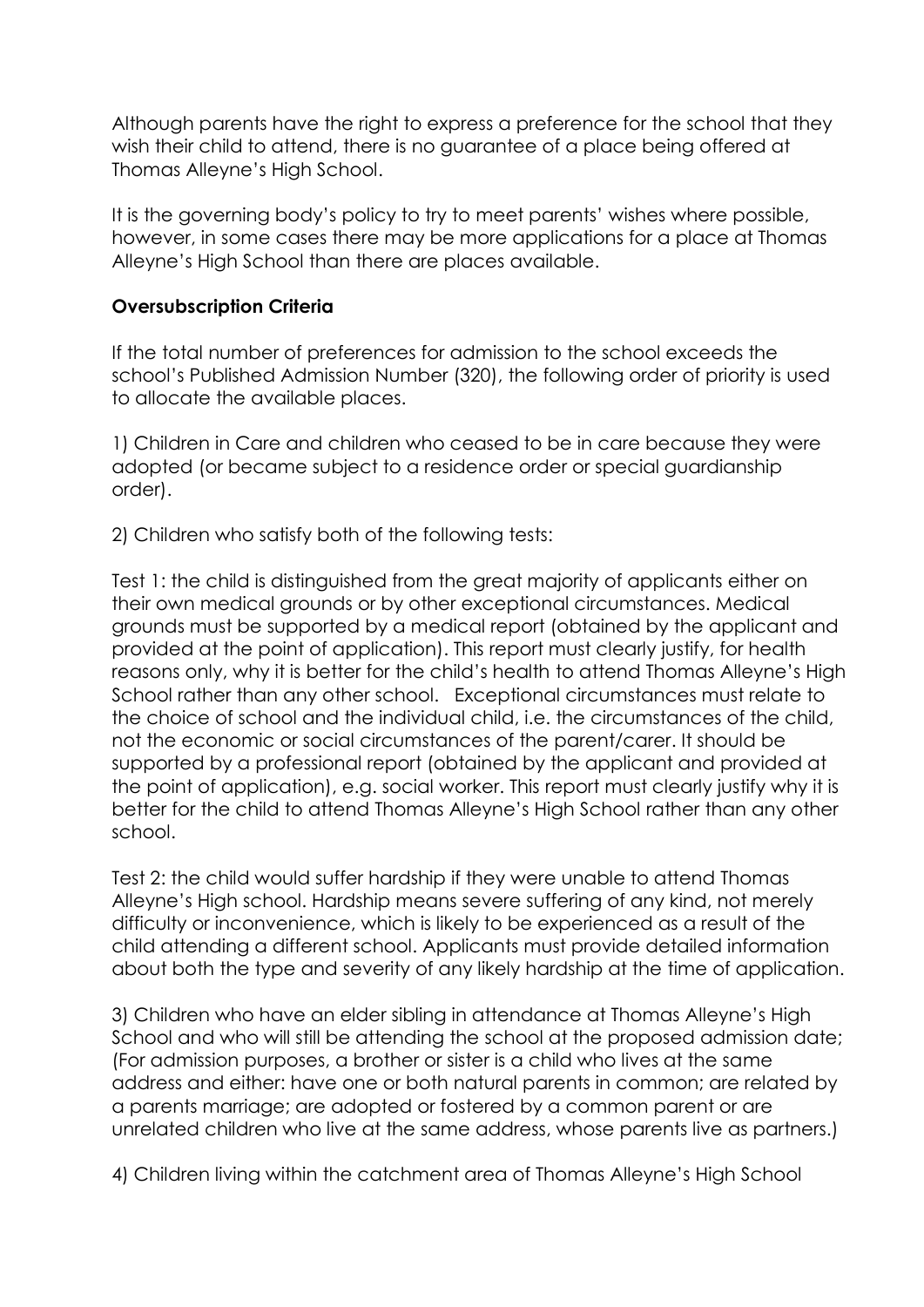5) Children who attend certain schools defined as major contributory schools. (See Additional Notes below.)

6) Other children arranged in order of priority according to how near their home addresses are to the main gate of the school, determined by a straight-line measurement as calculated by the Local Authority's Geographical Information System.

Where it is not possible to accommodate all children applying for places within a particular category then the Local Authority will allocate the available places in accordance with the remaining criteria. If for instance, all the children with an older sibling cannot be accommodated at a school, children who have an older sibling at the school and satisfy category (4) will receive offers of a place, followed by children who satisfy category (5), etc.

## **Additional Notes**

Copies of school catchment area maps are available from the Local Authority and can be checked online at <https://apps2.staffordshire.gov.uk/scc/schooldetails/default.aspx>

In accordance with legislation, children who have an Educational Health Care Plan that names Thomas Alleyne's High School as being the most appropriate to meet the child's needs, must be admitted to the school. This will reduce the amount of places available to other applicants.

Children in Care, means children who are in the care of, or provided with accommodation by a local authority in accordance with section 22(1) of the Children Act 1989 at the time of making the application.

It is the applicant's responsibility to provide any supportive information required in order for the application to be assessed against the published admissions criteria, the school will not seek to obtain this information of behalf of the applicant.

Thomas Alleyne's High School uses The Local Authority Geographical Information System (GIS) to calculate home to school distances in miles. The measurement is calculated using Ordnance Survey (OS) data from an applicant's home address to the main front gate of the school. The coordinates of an applicant's home address are determined using the Local Land and Property Gazetteer (LLPG) and OS Address Point data.

The home address is considered to be the child's along with their parent's main and genuine principal place of residence at the time of the allocation of places i.e. where they are normally and regularly living. If a child is resident with friends or relatives (for reasons other than legal guardianship) the friends or relatives address will not be considered for allocation purposes.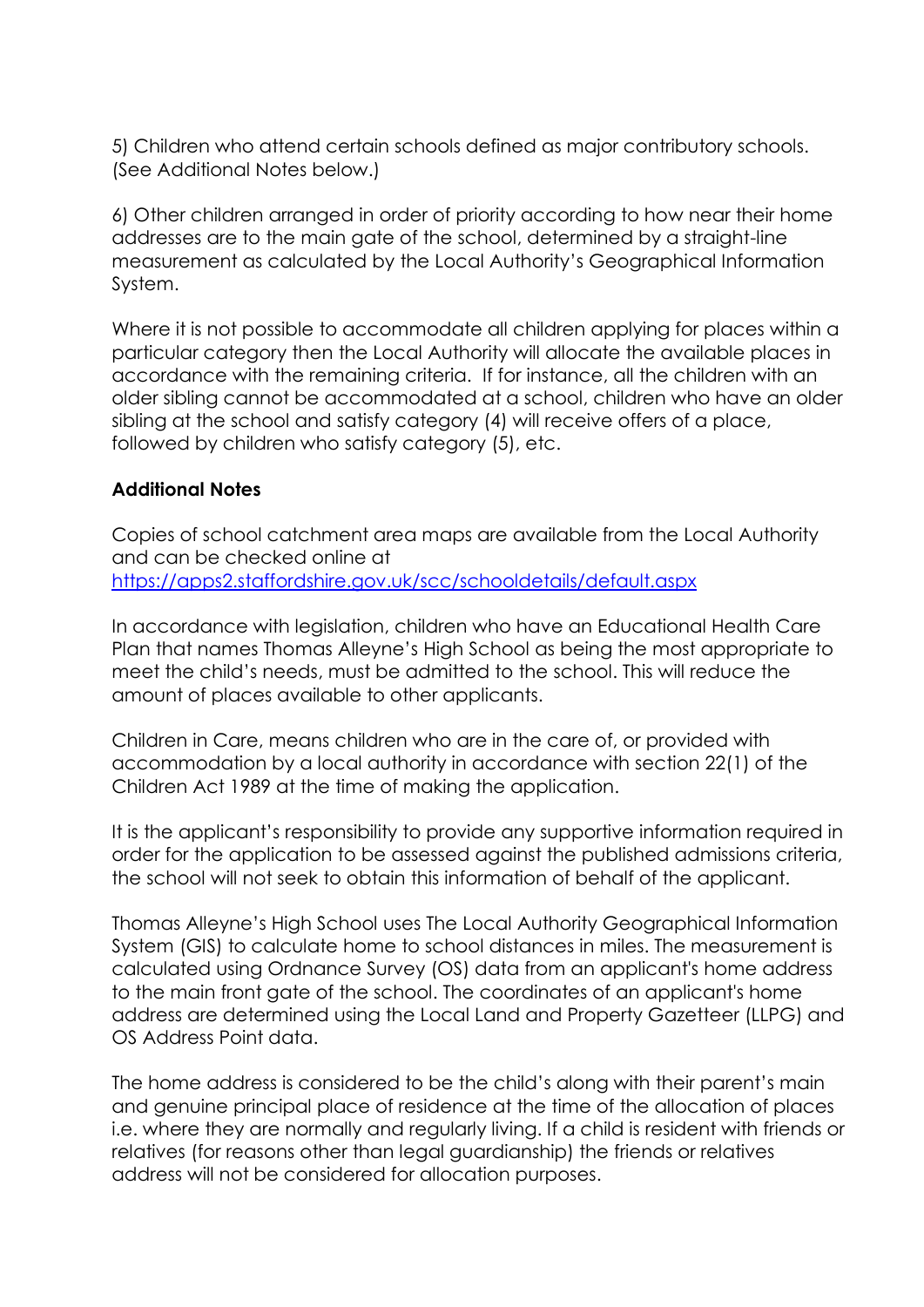Where parents have shared responsibility for a child, and the child lives with both parents for part of the school week, parents will be required to provide documentary evidence to support the address they wish to be considered for allocation purposes.

If a place is offered on the basis of an address that is subsequently found to be different from a child's normal and permanent home address then that place is likely to be withdrawn.

If there are a limited number of spaces available and we cannot distinguish between applicants using the criteria listed, such as in the case of children who live in the same block of flats, then the child or children who will be offered the available spaces will be randomly selected. This process will be independently verified.

Any Staffordshire child not obtaining a place at any of their parents preferred schools will be allocated a place at their catchment area school (if places remain available) or the next nearest school with a space available and advised about the independent appeals process.

Category (5), major contributory schools, can only be used by prior agreement with the Local Admission Forum and are relevant to the following schools:

# **Major Contributory Schools for Thomas Alleyne's High School**

Oldfields Hall Middle Ryecroft CE (C) Middle Windsor Park CE Middle

## **Waiting lists**

Unsuccessful applicants will be placed on a waiting list in accordance with the oversubscription criteria stated above and not based on the date their application was received. If places become available after the offer date they will be offered according to the child at the top of the waiting list.

Waiting Lists will be kept until the end of the autumn term of admission. No other waiting lists will be maintained.

Inclusion on a school's waiting list does not mean that a place will eventually become available at Thomas Alleyne's High School

A child's position on a waiting list is not fixed and is subject to change during the year i.e. they can go up or down the list since each added child will require the list to be ranked again in line with the oversubscription criteria listed above.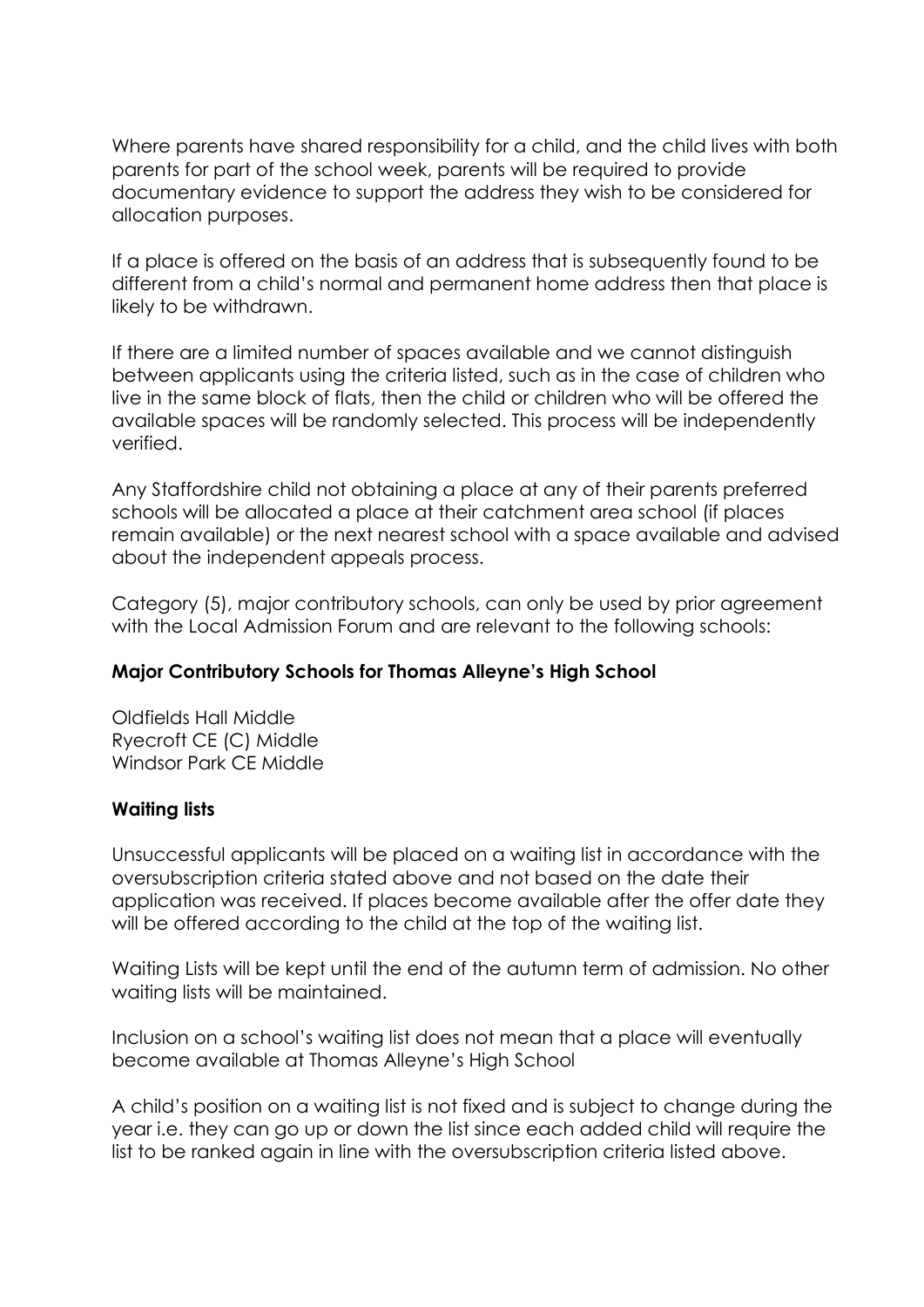Children who are subject of a direction by a local authority to admit or who are allocated to a school in accordance with the Fair Access Protocol will take precedence over those on the waiting list.

## **Late Applications**

Application forms received after the closing date will be considered alongside those applicants who applied on time wherever possible. Where it is not practicable because places have already been allocated, or are shortly to be allocated, then late applicants will be considered only after those applicants who applied by the published closing date.

A late application does not affect the right of appeal or the right to be placed on a school's waiting list.

## **Repeat Applications**

Parents do not have the right to a second appeal in respect of the same school for the same academic year unless, in exceptional circumstances, the school has accepted a second application from the appellant because of a significant and material change in the circumstances of the parent, child or school but still refused admission.

## **Admission Outside of the Normal Age Group**

Parents may seek to apply for their child's admission to Thomas Alleyne's outside of their normal age group, for example if the child is exceptionally gifted and talented or has experienced problems such as ill health.

These parents will need to make an application alongside children applying at the normal age which should explain why it is in the child's best interest to be admitted outside of their normal age which may include information such as professional evidence as to why this is the case and why an exception should be made in the case of the child. A decision as to whether this is an appropriate course of action will be made by the Governing Body who will take into account the circumstances of the case and views of the headteacher. Parents do not have the right to insist that their child is admitted to a particular year group.

## **Sixth Form Admission Arrangements**

Applications for admission to the Sixth Form will be dealt with by the school in accordance with the school's published admission arrangements. Individual schools will provide detailed information on the admission policy including minimum entry requirements for particular courses on request.